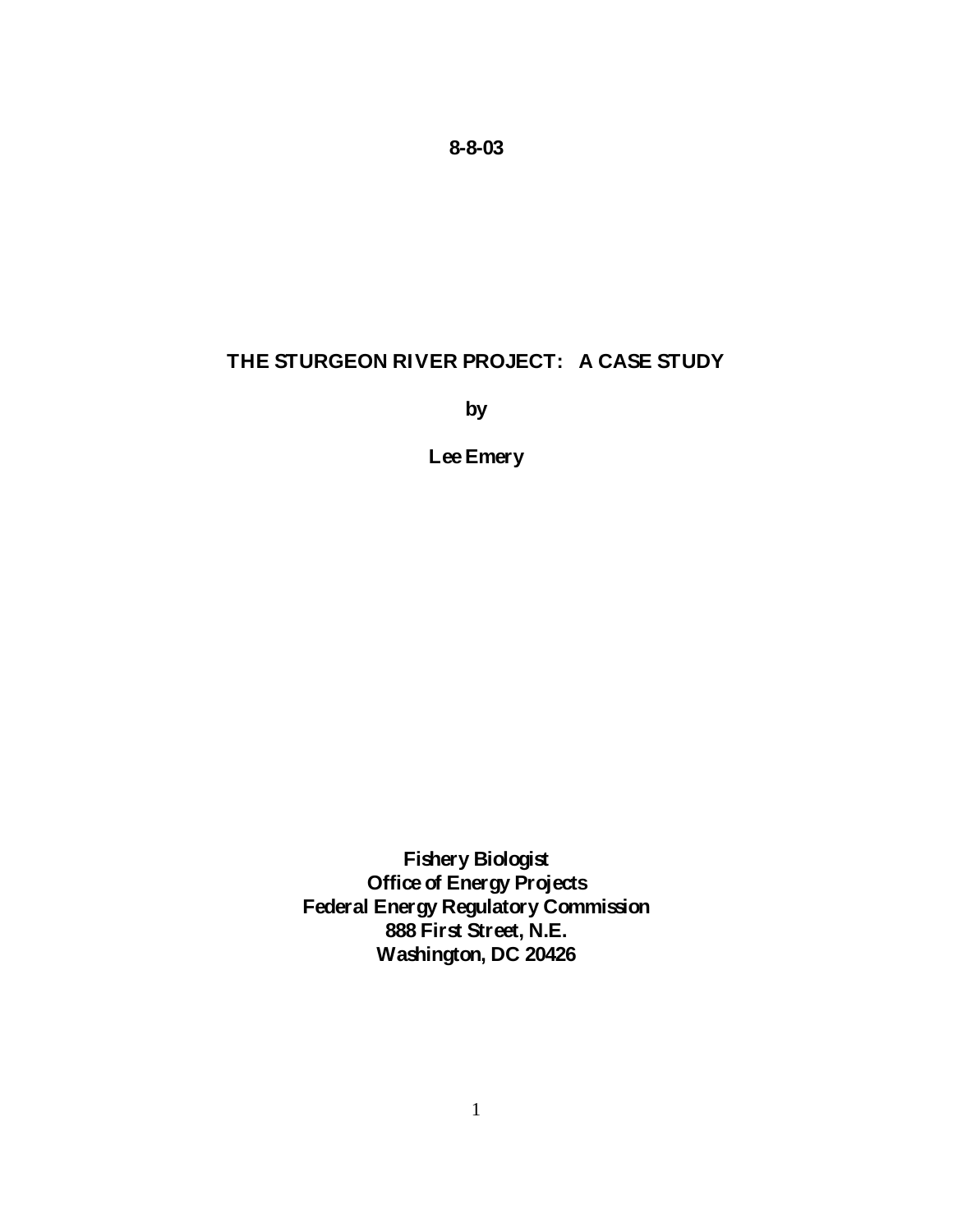# **INTRODUCTION[1](#page-1-0)**

**FERC regulates, under the authority of the Federal Power Act, the licensing of over 1,600 non-federal hydropower projects located across the United States. You are familiar with these projects because they are in your backyard, so to speak, and produce the power used in many of your homes, even more so, if you are a resident of the Pacific Northwest. These projects include the mom-and-pop operations as well as the larger municipal and public utility district operations. Between 2000 and the year 2010 the licenses for 218 hydropower projects will expire. So, in the next few years, the licensees of these projects will have to decide whether they want to relicense their projects.**

## **DAM REMOVALS**

 $\overline{a}$ 

**A licensee may seek to surrender its project license during the term of the licenseor at relicensing, if itself or no other entity is interested in seeking a new license. When a license is surrendered, there are several options for disposition of project facilities. The licensee can: (1) quit generating power, lock the gate and ensurethe project is safe and secure; (2) leave the dam in place and remove all generating equipment and block all power intakes; and (3) remove the dam and all project facilities. The dam removal option is seldom the option selected, but it has and does occur, particularly if the project is very old and is uneconomical to continue operating and maintaining. However, as noted, even with the surrender of a license, dam removal is not always part of decommissioning because dams provide other valuable public interest benefits such as flood control, water supply, recreation, irrigation, navigation, and valuable waterfront properties. In fact, to date, where dams have been removed under decommissioning represents less than 1 percent (0.8125 %) of all projects ever licensed.**

**I conducted a review of all the licenses issued by FERC to see how many dams had been purposefully removed or were proposed for removal. I want to stress that those projects where dams have been proposed for removal are truly just proposals and they may not ever be removed. I say this because the Commission would have to act on any formal proposal for dam removal once the action is presented to them.** 

<span id="page-1-0"></span>**<sup>1</sup> Any opinions or views I may offer here or elsewhere in this paper are my own and not those of the Office of Energy Projects, the Federal Energy Regulatory Commission, individual Commissioners, or other members of the Commission staff.**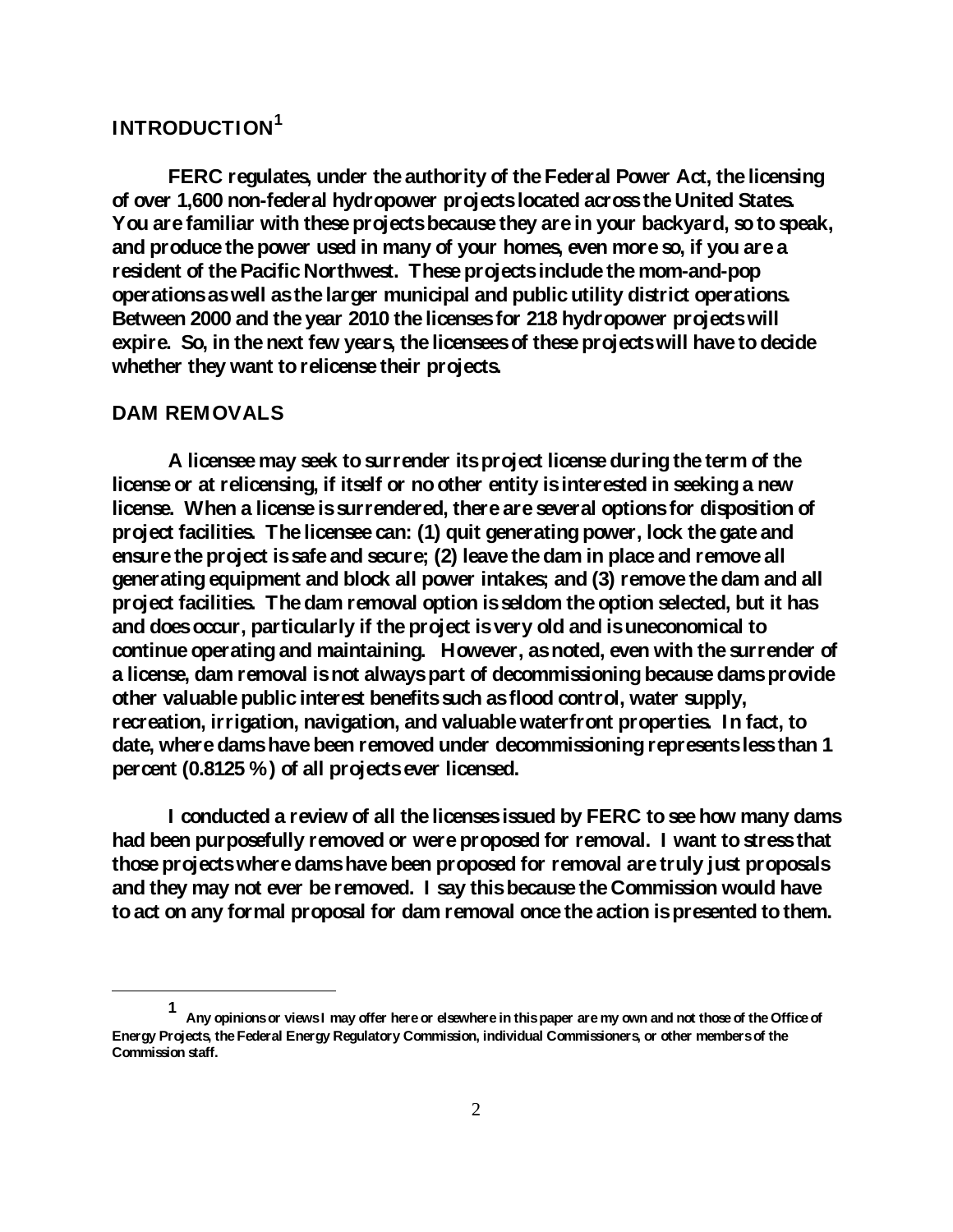**In general, my review found that dams that were removed and proposed for removal were for the most part small, uneconomical projects that had reached a stage where relicensing them was not practical. In some instances, acts of nature, like destruction of the facilities by floods or filling of reservoirs with silt, speeded up the licensee's decision to surrender the licenses. Other factors influencing the decision to decommission the projects range from agreements reached in settlements to operational and environmental costs and concerns, particularly those related to the need to provide fish passage facilities at the projects. A couple of projects among those proposed for removal were unable to get power purchase agreements and one project is part of an EPA Superfund cleanup site.** 

**To understand considerations that go into decisions on dam removal, I will present a case study of one FERC-licensed dam proposed for and presently undergoing removal.** 

### **THE STURGEON PROJECT NO. 2471**

**The Sturgeon Project is an 800 kilowatt hydropower project located on the Sturgeon River, Dickinson County, in Michigan's Upper Peninsula. The Sturgeon Project was one of 157 FERC-licensed hydropower projects that had licenses expiring by December 31, 1993 (referred to as the Class of '93). The licensee failed to file a timely license application to renew its license with the Commission by the statutory due date. It was the only project from among the 157 projects that did not meet the deadline. The Commission filed notices soliciting license applications for the project from anyone other than the existing licensee. To make a long story short, no other party filed a license application for the project and in January 2001, the Commission approved the surrender request for the license, which included a proposal to remove most of the project works and facilities, including the dam.** 

**The licensee was also seeking to relicense eight other hydropower projects in the same river basin and the surrender of the Sturgeon Project became a part of a settlement that was also approved by the Commission at the same time. The licensee had determined that the project was no longer economically feasible to operate and maintain and the Commission found it was in the best public interest to surrender the project and remove the project facilities (94 FERC ¶ 61,038 (2001). At the same time that the Commission approved a surrender for the project, they also approved a nonpower license for the project to serve as a temporary bridge that allowed the licensee to continue generating power until which time the dam removal terms approved by the Commission are fulfilled to the satisfaction of the Commission. [The licensee will likely cease operating the project in August when the top 1/3 of the dam**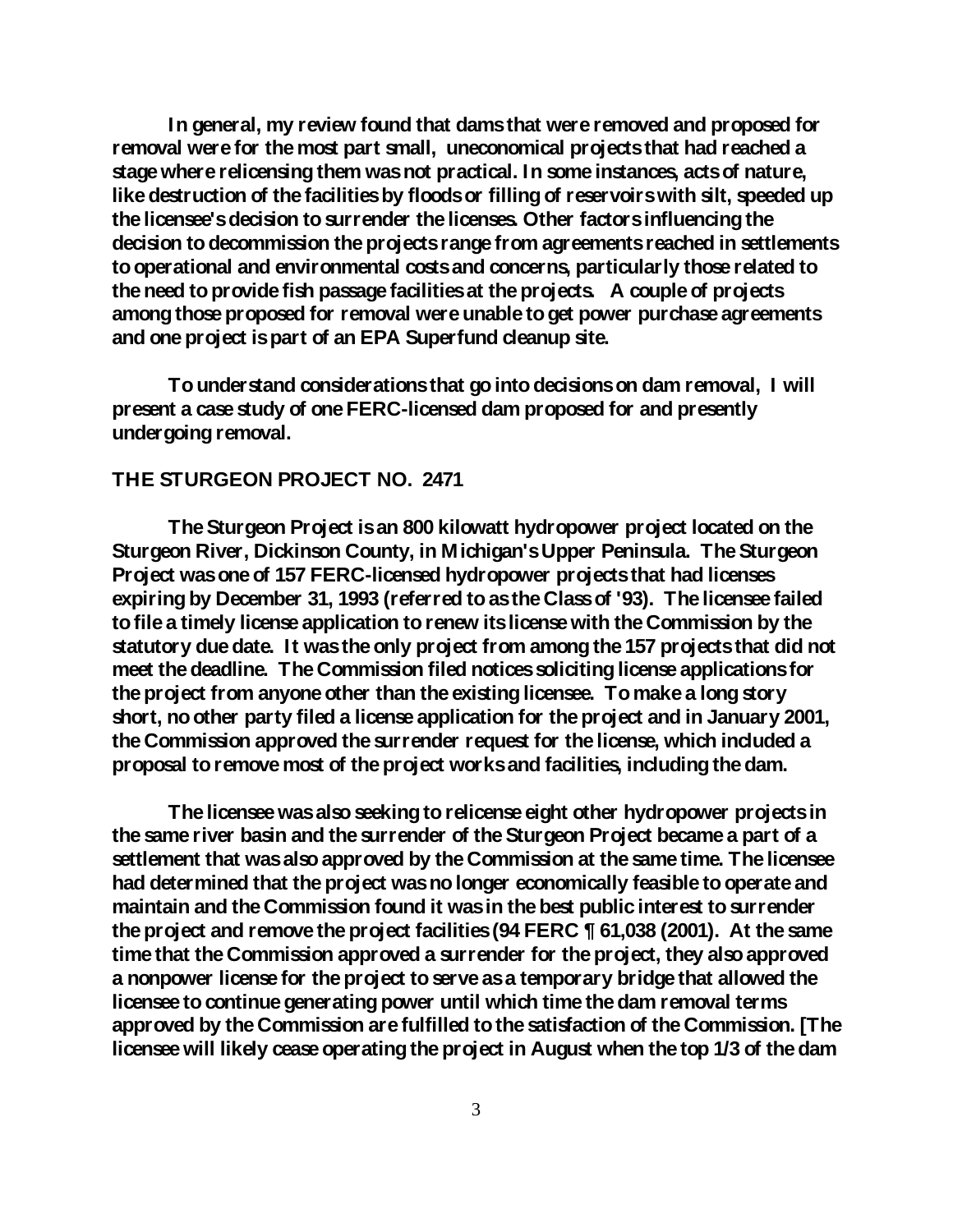**will be removed]. The licensee also based its decision to surrender its license for the project on the enhancement of river resources that were part of the settlement agreement. The removal of the dam and facilities would not significantly affect the licensee's ability to meet electrical demand for the area (the power generated at the projects represents less than two-hundreths of one percent of the total energy required to meet the licensee's customers needs).** 

**The Sturgeon Project is the only hydropower project located on the Sturgeon River. The dam is located about 8 miles upstream from the confluence of the Menominee River. The Sturgeon River is a mid-sized stream and one of five major tributaries to the Menominee River. The Sturgeon River has a drainage area of about 305 square miles and the 248-acre project reservoir is known locally as the Bergen Backwaters. There is limited commercial development in the area, extensive forests, (87 percent of the project lands are forested), and existing conditions of the aquatic resources combine to yield high-quality habitat for fish, waterfowl, and upland wildlife that primarily attracts local residents for hunting and fishing. Tourism value of the Sturgeon Project is low. Water quality is generally good in the Sturgeon River and the state classifies the waters within the project boundary as a warm water sport fishery. The dominant fish species captured in the reservoir are yellow perch, rock bass, bluegill, and largemouth bass.**

**The Sturgeon Project facilities are very similar to other FERC-licensed projects that have undergone dam removal or that have been proposed for removal. The projects where dam removal has occurred had dams with average ages of about 77 years and average dam heights of around 24 feet. The Sturgeon Project dam is 84 years old and 53 feet high. The dam is a concrete arch dam founded on bedrock.**

**Extensive plans and development have gone into the process of filing with the Commission a surrender of license application with dam removal. The Commission staff, based on its previous experiences with dam removal, also used lessons learned from other projects to develop project-specific measures tailored to the project and its environmental setting, geology, and other concerns. The licensee was authorized to remove the dam under a staged removal plan whereby over a 5-year period water would be drawn down and dam removal would begin in the first year with 1/3 (about 15 feet) removed from the top of the dam, and then consecutively, another 1/3 of the dam in each of the third (15 feet) and fifth years (20 feet). The licensee is authorized to temporarily operate the project for several years while the reservoir is gradually drained, the reservoir bed is stabilized, and most of the project works are removed. Dam removal was initiated in August 2003 and the dam should be completely removed by around 2007.**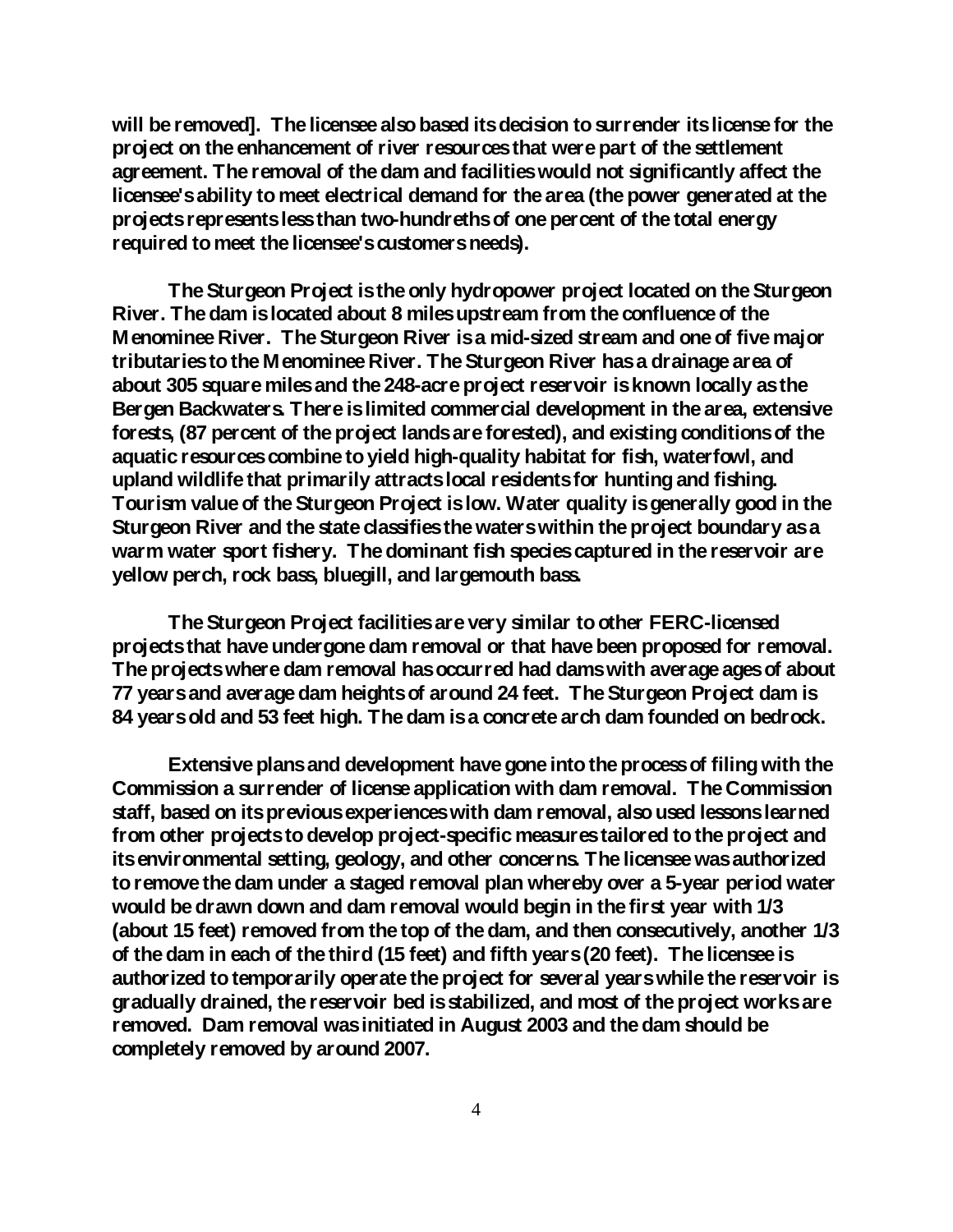**Now I'm going to discuss some potential benefits to fishery resources that could occur with the removal of the Sturgeon Project dam.**

# **POTENTIAL BENEFITS TO FISHERY RESOURCES**

### *Fish Passage and Recolonization*

**Fish passage is not a crucial issue at the Sturgeon Project. There are no migratory species that need to get upstream of the Sturgeon Dam to complete their life cycle. However, removal of the dam would allow free movement of resident fish up and downstream of the current dam site. The removal of the Sturgeon Project dam would allow resident fish access to about 39 miles of free-flowing river from its mouth to upstream areas.**

**Fish recolonization rates and patterns after dam removals appear to be rapid if downstream source populations are available, fish have access to the site, and suitable habitat is available in the reach above the former dam. A small dam on the Baraboo River in southwest Wisconsin (not a FERC Project) showed the number of fish species had doubled in 18 months after removal of a small 9-foot-tall dam (American Rivers, 1999). Catalano's recent Masters Thesis (Catalano, 2002) evaluating fish habitat relations and fish distribution after the removal of four dams on the Baraboo River (not FERC Projects) found rapid recovery of fish to the area and these results would likely be observed at the Sturgeon Project once the dam is removed.** 

#### **Restoration of the Natural Waterway**

#### *Changing River Structure from Lentic to Lotic*

**Removing dams restores rivers to their natural condition. The river course once inundated by a reservoir, changes from a lentic to a lotic structure. The conversion of the 248-acre reservoir above the Sturgeon Project dam from a lentic to lotic free-flowing stream condition is among the largest reservoirs to undergo that conversion. The Sturgeon reservoir is populated by warmwater species and would be replaced by stream dwelling coolwater fish such as northern pike, walleye, yellow perch, and smallmouth bass once the dam is removed. Basically the exchange would involve the conversion of an impoundment fishery to a riverine fishery. There**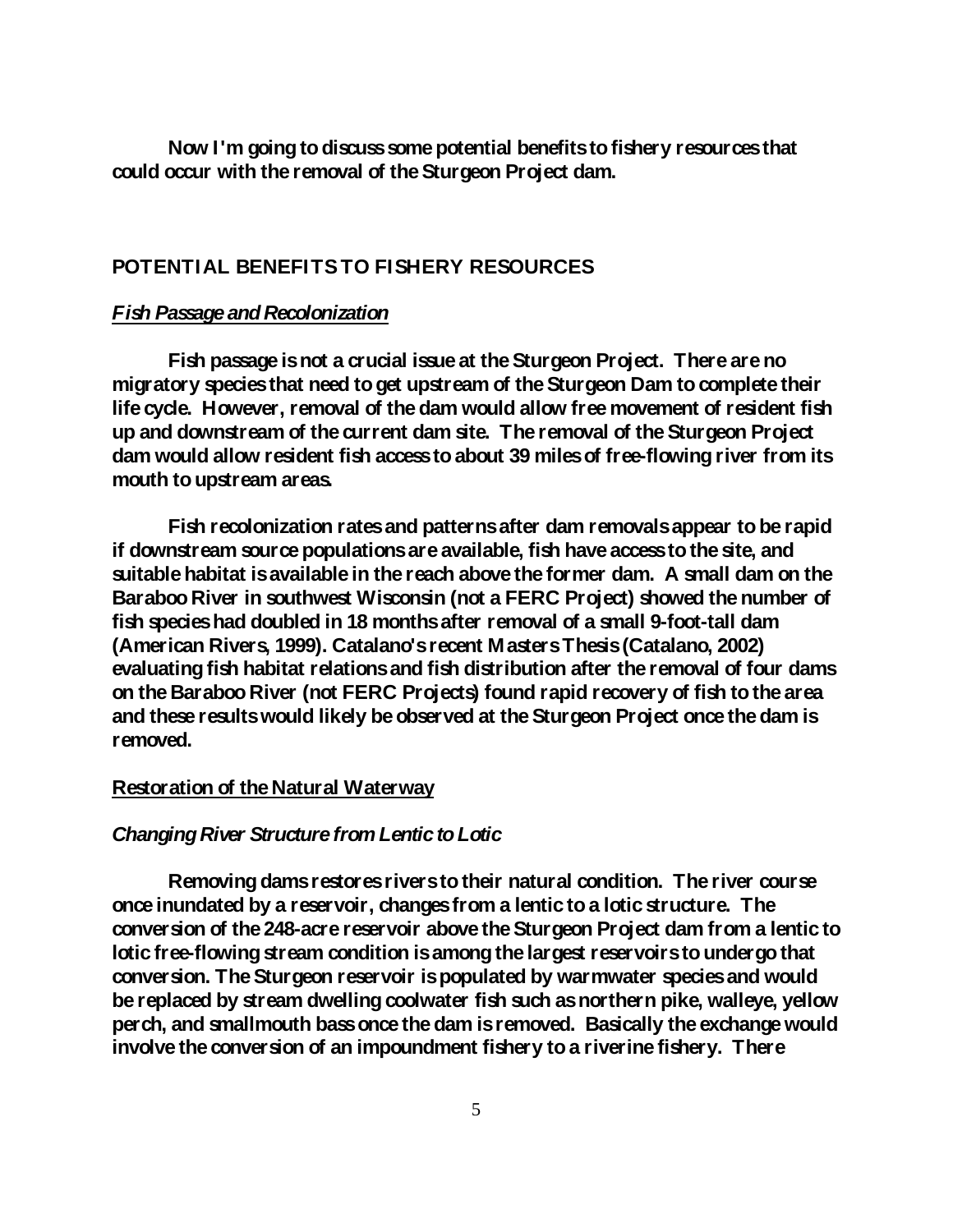**would be a loss of lake-based recreational activities such as boating, waterfowl hunting, and ice fishing in the trade-off for natural riverine conditions and fish assemblages and perhaps the development of a new whitewater recreational boating area. The removal of the reservoir would restore a quality, 1,800-foot-long stretch of whitewater rapids (the stream drops 66 feet in height over that distance) that had been inundated for 84 years. This type of habitat is valuable in the Menominee River Basin. The removal of the hydropower project would also benefit fishery resources by eliminating fish entrainment and impingement mortality although there was no evidence to indicate fish mortality was a problem at the project.**

### *Changing Reservoir and Downstream Channel Geomorphology*

**Dams, even small dams, can have profound effects on riverine habitat and channel form. Dams reduce peak flows as a flood control measure by storing high volumes of inflow in their reservoirs and releasing the flow gradually. Without going into detail and discussing channel evolution models (Simon and Rinaldi, 2000), this rearrangement of flows by dams is a significant change from natural conditions and channel-forming discharges are reduced. The dynamic connections among the various cross-sectional landscapes of the river—its channel, islands , bars, beaches, and floodplains—no longer operate as an integrated system. Thus, dam removal restores the peak flows and returns the dynamic connections among the various parts of the river landscape downstream (The Heinz Center, 2002). It is not guaranteed that the stream will return to the predam channel form, alignment, or grade immediately (Lenhart, 2000), and may never do so. But, the return of the river channel to its natural state is likely to produce more ecological niches for fish than the less complex stream geomorphology with the dam in place.** 

**The geology of the Sturgeon Project area, consisting of Precambrian bedrock of the Canadian Shield, would act to limit any great changes in river or channel form after dam removal. A rocky shoreline dominates the lower half of the reservoir and is not subject to erosion. There are three other areas in the impoundment where bedrock is exposed. However, there is one area immediately upstream of the dam where the river channel would change from a maximum depth of 9 feet to a maximum of between 2 or 3 feet deep and cut a new channel about 20 to 30 feet wide as about 3,000 cubic yards of sand deposited as sediments would be removed.** 

*Changing Water Quality and Quantity(from limited flows to run-of-river)*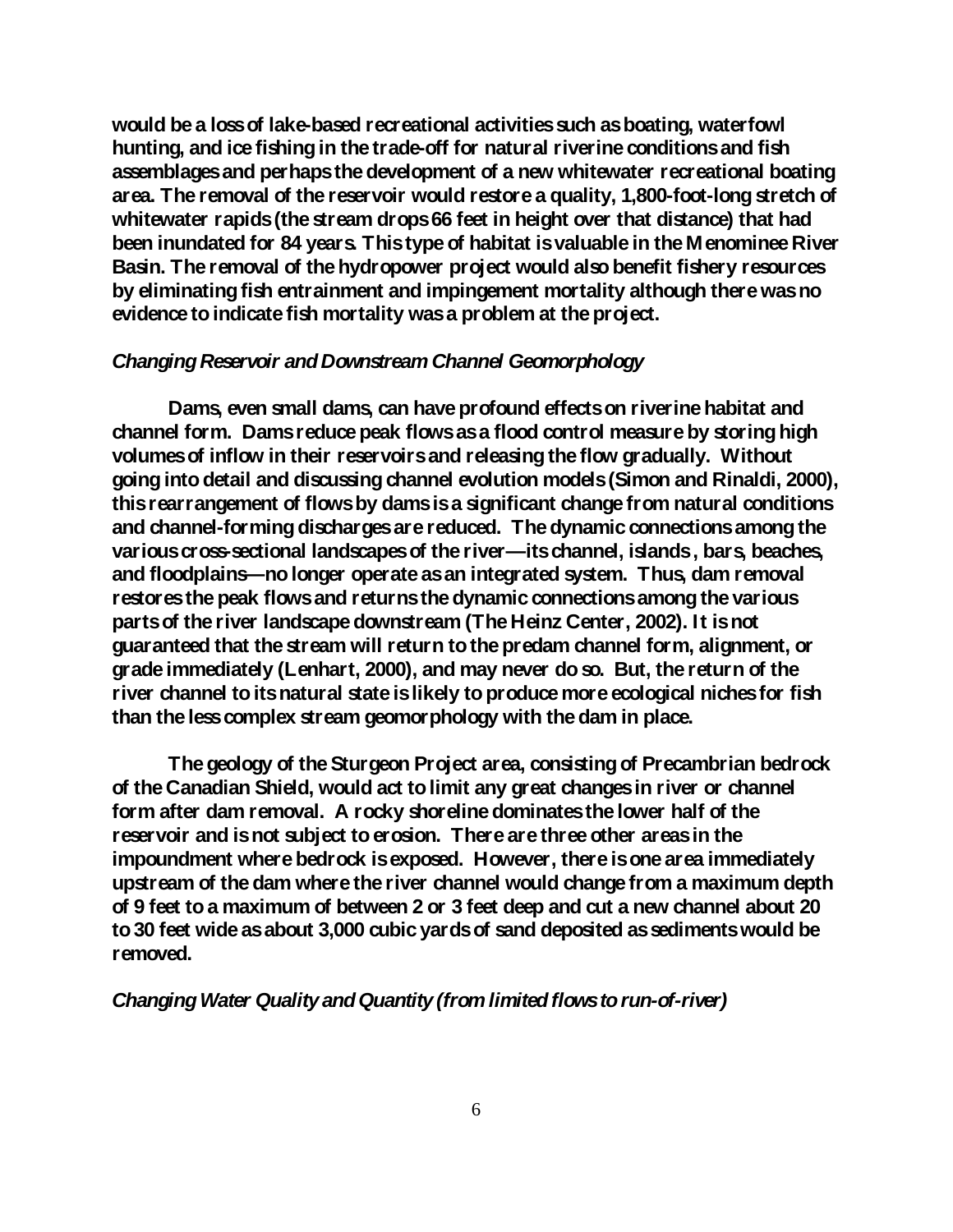**Typically, dam removal can improve water quality in several ways, but I'm only going to discuss three: (1) going from a no-flow or minimum flow release to natural run-of-river conditions, (2) increases in dissolved oxygen, and (3) returning water temperatures to natural conditions. Large reservoirs can form thermoclines in the summer months leaving cooler lessoxygenated waters in the hypolimnion (Wetzel, 1975). This can create a problem when water is released from these lower levels of a reservoir. However, most dam removal studies typically don't concentrate on measuring the effects of dam removal on water temperatures. Obviously, concerns about temperature and dissolved oxygen levels are more of a concern at larger projects, where higher dams and bigger reservoirs are involved. Many of the dams where removal has occurred, are small, low-head dams with small reservoirs, so temperature and dissolved oxygen are not big factors.** 

**For the Sturgeon Project in Michigan, the temperatures and dissolved oxygen levels likely would improve significantly over those recorded in the reservoir prior to removal, especially since there will be recovery of a lengthy whitewater rapids area of the stream. Studies conducted by the licensee show that water temperatures above and below the reservoir were not much different than temperatures in the reservoir. However, dissolved oxygen levels fell below the state standards of 5 milligrams per liter in July and August at depths below 23 feet in the reservoir and similarly, in the tailwater releases from the project during the same months. Dam removal should improve water quality in the project-affected sections of the Sturgeon River and thereby improve conditions for fish and other aquatic resources.**

**The Sturgeon Project is operated in a run-of-river mode, so problems with no flows or reduced flows are not a concern. There is a short, 240-foot-long bypassed reach with leakage from the dam and input from overflows during high water periods, however fishery habitat is very limited in that reach even if there were additional minimal flows.**

### *Controlling Sedimentation and Siltation During and After Dam Removal*

**Many dams are considered potential candidates for dam removal if their reservoirs contain large quantities of sediments, particularly those that have become so filled with sediments they no longer serve their intended purpose. The disposition of sediment out of a reservoir in a relatively short time can create a major concern for fish residing in the river or migrating upstream to the dam. Large quantities of sediments in a stream can be detrimental to fish by eroding and clogging gills, suffocating fish, smothering fish nests and eggs, and destroying spawning habitat.**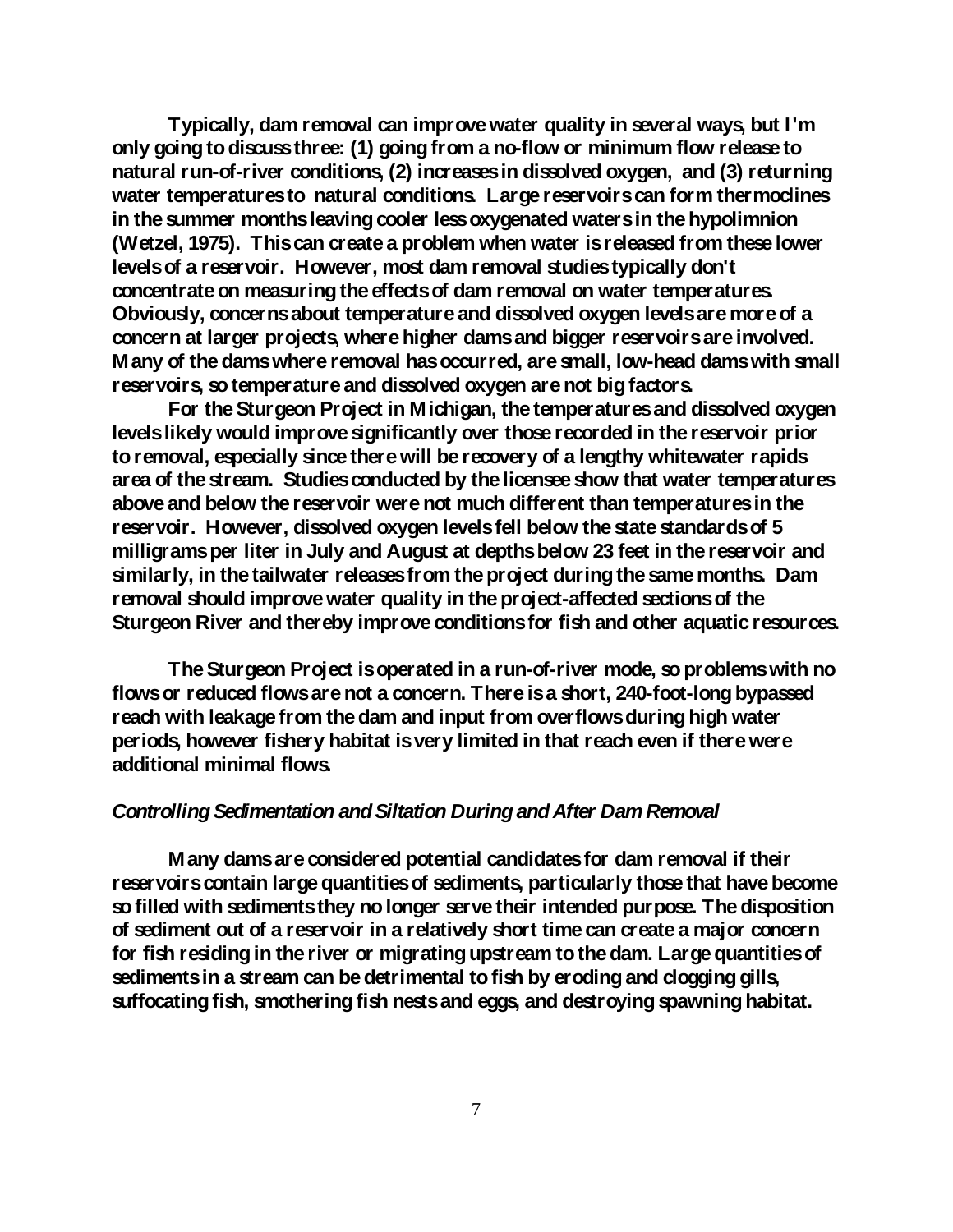**In a recent paper in the Journal of the American Water Resources Association (Doyle, Stanley, and Harbor, 2002), the authors estimated that 33 percent of the sediment stored behind a dam on the Hudson River in New York, moved downstream within the first year of removal. Similarly, these authors estimated that transport of sediments out of 6 other reservoirs identified in their report, ranged from 13 to 80 percent during the first year with the potential for devastating, short-term impacts on fish populations at some projects.** 

**The detailed sediment removal plan for the Sturgeon Project is typical of the right way to remove a dam and control sediments. The licensee calculated the amounts of sediments contained in the reservoir and tested them for contaminants to ensure they were safe for release downstream. Compared to other projects where dams have been removed, the amounts of sediments in the Sturgeon Project reservoir are low. The licensee plans an incremental or staged progressive removal of the dam over a 5-year period with staged, partial drawdowns of the reservoir to assist in consolidating mobile sediments for stabilization and removal. The first drawdown of the reservoir is proposed to be 8 feet, with several years intervening before the next drawdown. If the drawdown rates cause excessive release of sediments into the river, thereby violating state water quality standards, the monitoring of these releases would indicate to the licensee that dredging and disposal of the sediments on upland sites was needed.**

**The licensee has estimated that using the staged drawdown of the reservoir would not cause the backwater shallow areas of the reservoir to be reflooded, except by events greater than the 10-year storm. The time period between drawdowns would also allow natural vegetation to grow on the exposed reservoir shoreline. In fact, encroachment by existing shoreline forests and woody shrubs into the former backwater wetland areas is expected. There are about 112 acres of wetlands and 27 acres of shrub swamp in the reservoir area. Currently, soil bank erosion is practically nonexistent, with over half of the reservoir having a steep rocky shoreline.** 

**Measures to control the sediments, which are a mixture of sand (46,000 cubic yards) and organic deposits (3,200 cu. yds), are strictly controlled to minimize releases downstream and to control erosion of exposed river banks along the newly formed shoreline within the former reservoir. If incision of the former reservoir channel banks occur during drawdown, then a combination of vegetative plantings and structural components (i.e., stone toe) may be necessary to stabilize banks, but this seems highly unlikely at the Sturgeon reservoir. At the Sturgeon Project, turbidity will be monitored downstream of the dam during the release of sediments**